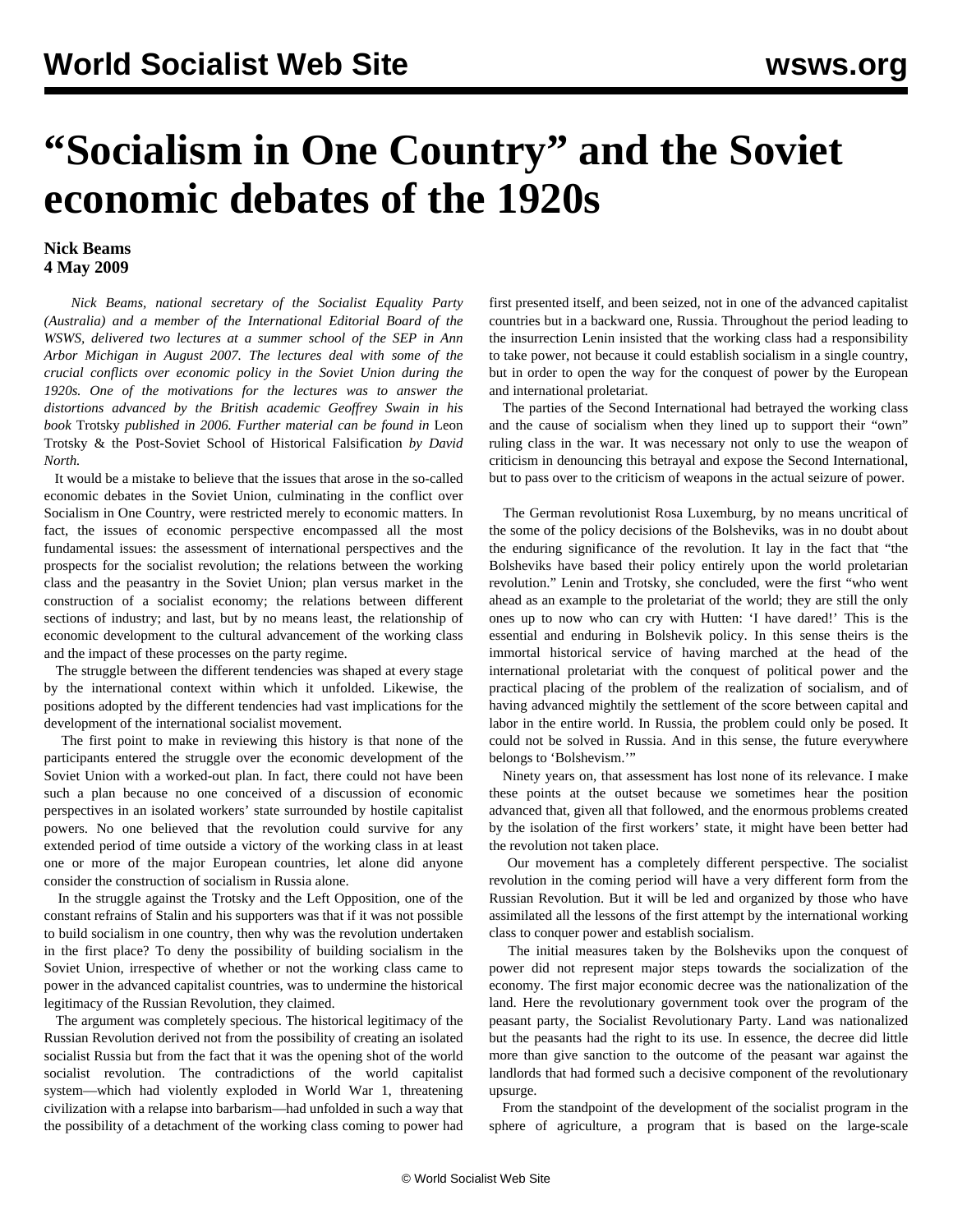development of industrial methods of production, thereby ending what Marx termed the idiocy of rural life, the land policy was a step back. Some of the larger estates were reduced in size, as land was allocated to poorer peasants, and the average size of landholdings decreased while the number of peasant households with land increased as poor and landless peasants gained from the redistribution. There was no overall policy, or set decision on the size of holdings. Each village made its own arrangements and there were wide variations both within and between regions.

 So far as industry was concerned, one of the first major decrees, issued on November 21, 1917, concerned "workers' control." It gave the factory committees, which had already acquired certain powers under the Provisional Government, additional authority. They could actively intervene in all aspects of production and distribution, and had the right to supervise production, had the right to obtain data on costs and to lay down indicators for output. The owners had to make available all accounts and documents. Commercial secrecy was abolished. [1]

 The Bolsheviks did not enter the revolution with any kind of plan to nationalize all industry, or even the key sectors, apart from the banks and transport. In an article published on the eve of the revolution entitled "Can the Bolsheviks Retain State Power?" Lenin made clear that the crucial question was to establish political power. Economic policy was subordinated to that objective.

 "The important thing," he wrote, "will not be even the confiscation of the capitalists' property, but country-wide, all-embracing workers' control over the capitalists and their possible supporters. Confiscation alone leads nowhere, as it does not contain the element of organization, of accounting for proper distribution. Instead of confiscation, we could easily impose a fair tax ..." [2]

 The revolutionary government established the Supreme Council of National Economy on December 15, 1917 and defined its task as the organization of national economy and state finance working in collaboration with local authorities as well as the factory, trade union and working class organizations. While nationalization was beginning, it was not a central priority. Often such nationalizations as did take place were carried out on the initiative of local organizations. Indeed, in January 1918 and again in April the Supreme Council declared that no nationalization should take place without its specific authority, adding on the second occasion that any enterprises nationalized without its authority would not receive finance.

 In June 1918 the situation changed dramatically. There was now a sweeping expropriation of capital. This transformation was not brought about by a change in doctrine, but in the external situation. The launching of the civil war, fueled in large measure by the decision of the imperialist powers to intervene and secure the overthrow of the Bolshevik government, meant that the bourgeoisie and owners of capital who might, under different circumstances, have been prepared to submit to workers' control were not prepared to do so. From the first day after the conquest of power, the American cabinet was discussing the situation in Russia and how it might intervene. In Britain, Churchill spoke of the necessity to strangle the Bolshevik baby in its cradle. The French, the biggest creditors of the tsarist regime, were determined to reverse the situation, while the German bourgeoisie and military high command were laying down their demands for the appropriation of large areas of Russia and its resources as the condition for peace.

 This led to a situation inside Russia where the bourgeoisie refused to accept the loss of power ... it was a temporary setback that would soon be overcome with the assistance of outside friends and allies. This was the political impetus for the program of nationalization.

As Trotsky explained in 1920:

 "Once having taken power, it is impossible to accept one set of consequences at will and refuse to accept others. If the capitalist bourgeoisie consciously and malignantly transforms the disorganization of production into a method of political struggle, with the object of restoring power to itself, the proletariat is obliged to resort to socialization, independently of whether this is beneficial or not at the given moment. And, once having taken over production, the proletariat is obliged, under the pressure of iron necessity, to learn by its own experience a most difficult art—that of organizing a socialist economy. Having mounted the saddle, the rider is obliged to guide the horse—in peril of breaking his neck." [3]

 Two years later, in his report to the Fourth Congress of the Communist International held in November 1922, Trotsky elaborated further on the reasons for the nationalization of industry. In a civil war, he explained, decisions had to be taken which from the standpoint of economic development were completely irrational but which were politically necessary—such as the blowing up of bridges.

 It would be perfectly in order for a workers' state to carry out the expropriation of the bourgeoisie provided it was able to organize the development of the economy on new foundations. However that was not the situation in Russia in 1917-18. The organizational capacities of the workers' state lagged far behind the tasks posed by total nationalization. But the Civil War made nationalization a necessity. That is, measures that were irrational from an economic point of view were politically necessary.

 And the key factor giving rise to this economic irrationality was the contradictory character of the revolution itself. The working class had first come to power, not in Western Europe but in Russia. Had the socialist revolution taken place in the wake of a victory in Europe, then developments would have assumed a very different form. The Russian bourgeoisie would not have dared raise so much as a little finger against the revolution and it would have been possible to carry out the reorganization of industry in relative tranquility.

 However, the situation facing the Bolsheviks was very different. Under conditions where capital remained dominant in the rest of the world, the Russian bourgeoisie refused to take the revolution seriously.

 "The initial decrees of the revolutionary power were greeted with scornful laughter; they were flouted; they remained unfulfilled. Even the newspapermen—as cowardly a set as you can find—even they refused to take seriously the basic revolutionary measures of the workers' government. It seemed to the bourgeoisie as if it was just a tragic joke, a misunderstanding. How else was it possible to teach our bourgeoisie and its flunkies to respect the new power, except by confiscating its property? There was no other way. Every factory, every bank, every little office, every little shop, every lawyer's waiting room became a fortress against us. ... It was necessary to smash the enemy, to deprive it of its sources of nourishment, independently of whether or not organized economic activity could keep up with this." [4]

 The expropriations undertaken in 1918 were from the economic standpoint "irrational." But that only serves to demonstrate the fact that the world is not governed by economic rationality—if it were the bourgeoisie would have been long gone—but that socialist revolution is necessary in order that reason can be introduced into the regulation of economic and social life.

 The compelling economic task that confronted the revolutionary government in 1918 was the provision of economic resources for the Red Army now engaged in a life and death civil war, both against the old ruling classes of Russia and the imperialist bourgeoisie of the United States and Europe ... and even from interventionist forces from as far away as Australia. This was the basis of the policy that has gone down in history under the name of War Communism.

 The central foundation of War Communism was the requisitioning of grain surpluses from the peasants to supply the Red Army and feed the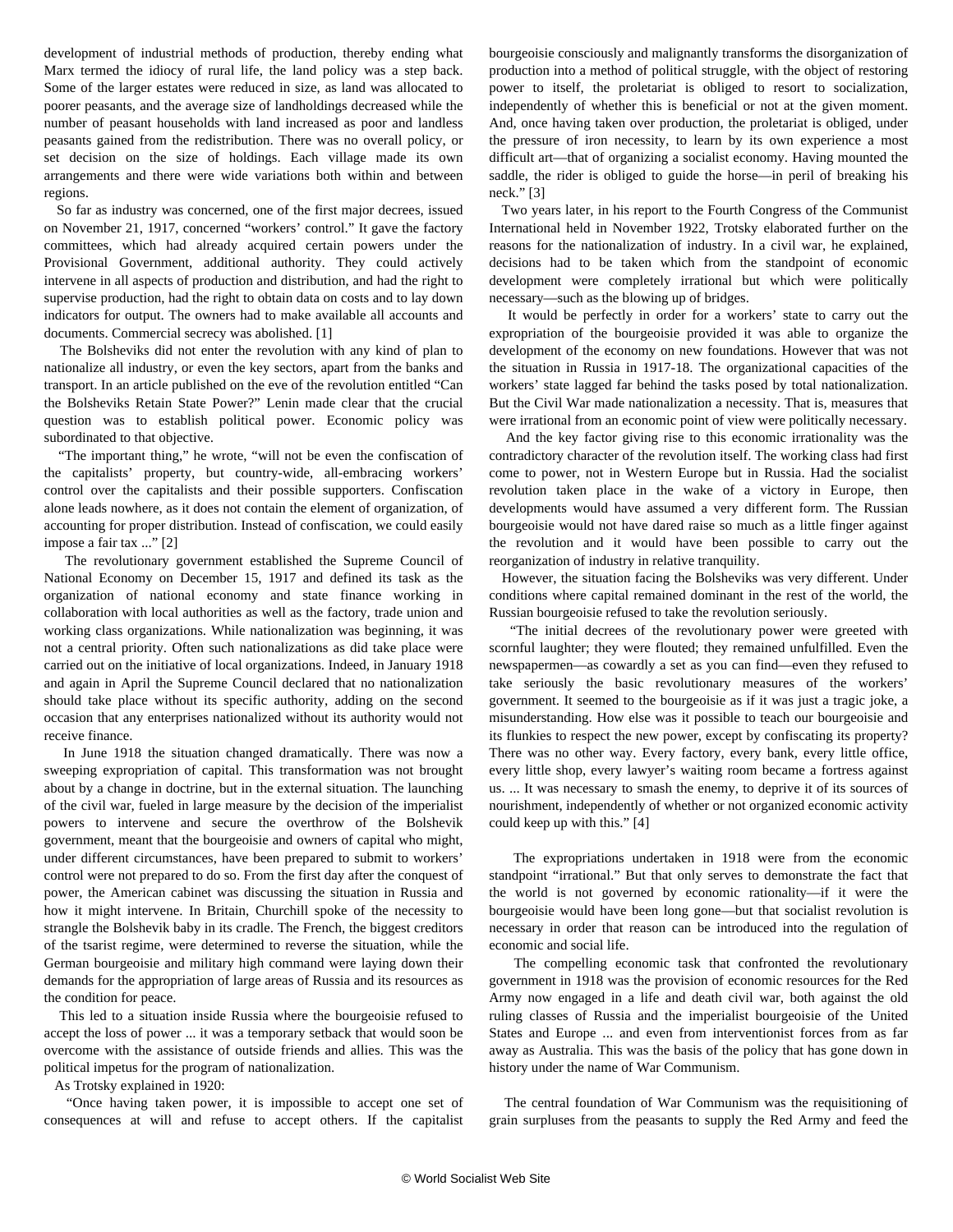cities. Industrial policy involved exchanges between state enterprises increasingly without the use of money, which became steadily worthless. According to a resolution of the second All-Russian Congress of Economic Councils, state enterprises were to deliver their products to other state enterprises without payments and the railways and merchant fleet should transport gratis the products of all state enterprises. The aim of this proposal, the resolution stated, was to "see the final elimination of any influence of money upon the relations of economic units." [5]

 Money lost its function within the state sector of the economy and played virtually no role at all. So devalued was the currency that the economic historian of Soviet Russia, Alec Nove, recalls as a child handing a note of considerable face value to a beggar only to be told that it was worthless. As money lost all value, private trade was declared illegal and nationalization was extended to practically all enterprises, there was a belief that a socialist economy was being established. Of course insofar as "communism," based on equality, was being established, it was a communism of poverty. Yet the measures of War Communism were seen as a stepping stone to a socialist system.

 Viewed from the standpoint of impoverished Russia, such conceptions were completely irrational. How then could they arise? The answer lies in the fact that they were developed on the basis of the perspective that had animated the revolution in the first place—that the taking of power in Russia was but the immediate prelude to the European socialist revolution.

 As Trotsky later explained, while War Communism had been imposed on the workers' state there was a certain expectation that it could lead to socialism without any major economic turns. This was based on the belief that the revolutionary development in Western Europe would come more rapidly than it did.

 "If the European proletariat had conquered power in 1919, it could have taken our backward country in tow—backward in the economic and cultural sense—could have come to our aid technically and organizationally and thus enabled us, by correcting and modifying our methods of War Communism, to move straight toward a genuine socialist economy. Yes, admittedly, such were our hopes. We have never based our policy on the minimizing of revolutionary possibilities and perspectives. On the contrary, as a living revolutionary force we have always striven to expand these possibilities and exhaust each one to the very end." [6]

 While entertaining the prospect that the European revolution could unfold quite rapidly, Trotsky, at the same time, held out no hope for any assistance from the West to overcome the economic burdens afflicting the workers' state, either in the form of concessions—the establishment of foreign-owned investment projects in Soviet Russia—or loans. After all, as leader of the Red Army, Trotsky was engaged in the day-to-day struggle to throw back the imperialist-backed counterrevolution.

 Consideration of these issues helps to expose the outright falsifications of Geoffrey Swain and the unclarities in the analysis by the historian Richard Day upon which Swain seeks to base himself.

 Leon Trotsky (1879-1940), was the co-leader of the 1917 Russian Revolution, socialist opponent of Joseph Stalin, founder of the Fourth International, and strategist of world socialist revolution.

 On the first page of his book Swain writes: "Richard Day, writing more than 30 years ago, argued convincingly that Trotsky, far from being an internationalist, firmly believed in the possibility of socialism in one country." [7]

 In the first place, this is a complete falsification of what Day actually wrote. "The operative question for Trotsky," he wrote, "was not whether Russia could build socialism in advance of the international revolution, but how to devise an optimal planning strategy, taking into account both the existing and future international division of labour." [8]

 According to Day, in the period of War Communism two tendencies, one "isolationist" the other "integrationist," emerged within the Bolshevik Party. The isolationists tended to look upon Soviet Russia as an exile from the world economy while the integrationists maintained that Russia had to resume her position in international affairs. If Trotsky's position had been consistent with the normal interpretation placed on the perspective of permanent revolution, he continued, then Trotsky would have fallen into the integrationist category.

 "For want of a better alternative he would have subscribed to the widely held view that every possible device must be employed to solicit economic aid from abroad, including both a restoration of international trade and even foreign investments from capitalist Europe. But the evidence shows he in fact emerged as the central theorist of economic isolation." [9]

 But, contrary to Day, there was nothing inconsistent in Trotsky's position. He insisted that no reliance could be placed on economic assistance from the West and that, because of the weakened economic position of Soviet Russia, the imperialist powers would seek to use any economic concessions as a means of undermining the workers' state, just as they were seeking to do by military means.

 In early 1920, when the Allied economic blockade on Russia was lifted, Lenin entertained hopes that economic aid would be forthcoming. Trotsky held a different viewpoint. In February 1920 he noted that if economic connections with Europe were restored under conditions of economic recovery this could be beneficial for socialist construction. But there was also another, and more likely, possibility:

 "Given our further economic deterioration, terms will be dictated to us by the world merchants who have commodity supplies at their disposal. In one manner or another they will reduce us to the position of an enslaved colonial country." [10]

 As Richard Day noted in a later article on the economic policies of the Left Opposition, Trotsky had been "reluctant to restore contact with Europe until Russia's own recovery was under way, fearing that unfavourable terms would be dictated and that the Bolsheviks would be forced to acknowledge the Tsarist debts in exchange for 'a pound of tea and a tin of condensed milk.'" [11]

 Trotsky's belief was borne out, that concessions and loans would be extremely limited and attached with conditions aimed at undermining the workers' state. At the Genoa conference of April 1922, called by Lloyd George to attempt an economic reorganization of Europe under British tutelage, the demands of the imperialist powers for denationalization and the payment of the tsarist debts were so severe that even before the conference began Lenin insisted that it was time to call a halt.

 Notwithstanding the hopes of the Bolsheviks about the prospects for a speedy development of the socialist revolution in Western Europe, the program of War Communism was doomed to failure. The basic problem was that while the program of grain requisitioning could, at least for a time, secure supplies to the Red Army, it could not ensure the supply of agricultural products to the city without which industrialization could not proceed. The peasants had come to the side of the Bolsheviks in the course of the civil war understanding through bitter experience that only they could prevent the return of the landlords. But support for the economic policies of the new regime was another question. The attitude of the peasants was summed up in the phrase that, while they supported the Bolsheviks, they opposed the Communists.

 By the end of 1919 it was clear that, while the existing policy could continue for a period, in the long run society faced a breakdown unless there were a radical reorientation.

 The first move in this direction came from Trotsky at the beginning of 1920. Drawing on observations he made while stationed in the Urals, he advanced a proposal to end the program of grain requisitioning and replace it with a tax in kind. Under this proposal, the peasant, while having to supply grain to the state, would be able to improve his individual lot. In February 1920 he submitted his proposal to the Central Committee.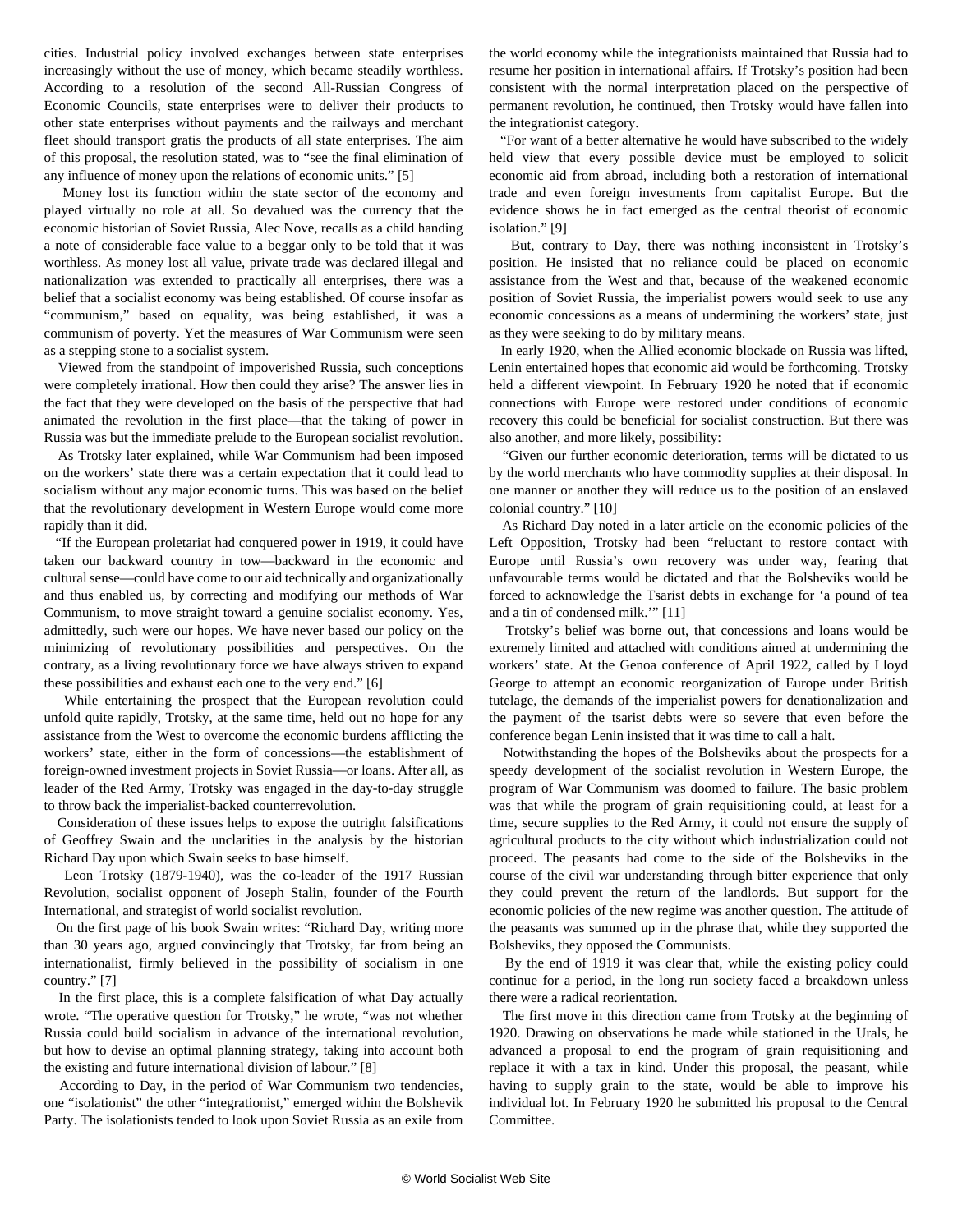"The present policy of equalized requisition according to the food scale, of mutual responsibility for deliveries, and of equalized distribution of manufactured products, tends to lower the status of agriculture and to disperse the industrial proletariat, and threatens to bring about a complete breakdown in the economic life of the country," he wrote.

 "The food resources are threatened with exhaustion, a contingency that no amount of improvement in the methods of requisition can prevent. These tendencies towards economic decline can be counteracted as follows: (1) The requisitioning of surpluses should give way to a payment on a percentage basis (a sort of progressive tax in kind), the scale of payment being fixed in such a way as make an increase of the ploughed area, or a more thorough cultivation, still yield some profit; (2) a closer correspondence should be established between industrial products supplied to the peasants and the quantities of grain they deliver; this applies not only to rural districts (volosts) and villages, but to the individual peasant households, as well." [12]

 Lenin, however, opposed the proposal and it was defeated by 11 votes to 4 on the central committee. The ninth congress of the party was held in March 1920. Trotsky did not raise the proposal there, but in collaboration with Lenin advanced measures for the more stringent application of the policies of War Communism.

 One of the central problems confronting the revolutionary government was the breakdown and collapse of industry. It was necessary to begin the task of physically reassembling the industrial working class in order to revive production. Some workers had fled to the country, others were involved in the black market, others were simply engaged in the search for food. It was in this context that Trotsky developed the concept of the militarization of labour. The revolution had sent hundreds of thousands to die on the battlefield, through methods of compulsion. Why should not such methods be used on the no less important economic front? In fact, if the battle to revive the economy were not won, then all the sacrifices on the military front would have been in vain.

 In the early 1920s, as the civil war started to come to a close, Trotsky had begun to deploy military units for tasks of civilian labour. What was the point of demobilizing troops under conditions where there was no industry for them to return to? Far better to deploy them on necessary economic tasks than see them simply dispersed into a chaotic economy.

 "If we seriously speak of planned economy," he told the Ninth Congress, "which is to acquire its unity of purpose from the centre, when labour forces are assigned in accordance with the economic plan at the given stage of development, the working masses cannot be wandering all over Russia. They must be thrown here and there, appointed, commanded, just like soldiers.... Without this, under conditions of ruin and hunger, we cannot speak seriously of any industry on new foundations." [13]

 Lenin advanced no less stringent measures. He supported the passage of a resolution, moved by Trotsky, which called for compulsory labour and for disciplinary measures "the severity of which must correspond to the tragic character of our economic situation." [14]

 He denounced the collegial system in factory management, under which the trade unions had representation in factory management, as "utopian," "impractical" and "injurious." A resolution introduced by him at the congress set out the responsibility of the trade unions to explain to the broadest sections of the working class the necessity to reconstruct the entire industrial administration through the "maximum curtailment of administrative collegia and the gradual introduction of individual management in units directly engaged in production." [15]

 In the middle of 1920, the government faced a crisis which, had it not been overcome, could well have led to the collapse of the workers' state. Engineers had forecast a date, only a few months ahead, when not a single railway in Russia would be working. The system was rapidly grinding to a halt. Trotsky was called upon to intervene, despite his protestation that he knew nothing about running the railways.

 Through what became a famous order, Number 1042, Trotsky placed the railways and the railway men under martial law and secured the rehabilitation of the railways ahead of schedule. This experience led to his proposal for a "shake-up" of the trade unions, sparking the so-called trade union controversy at the end of 1920.

 In view of the later controversies about Trotsky's call for the "militarization of labour," it is necessary to point out that his proposals were grounded upon the program of War Communism. He later explained the logic of this program as follows:

 "In the system of War Communism in which all the resources are, at least in principle, nationalized and distributed by government order I saw no independent role for trade unions. If industry rests on the state's ensuring the supply of all the necessary products to the workers, the trade unions must be included in the system of the state's administration of industry and distribution of its products. This was the real substance of making the trade unions part of the state organizations, a measure which flowed inexorably from the system of war communism, and it was in this sense that I defended it." [16]

 The conclusion of the civil war at the end of 1920 saw the Russian economy in a disastrous state after seven years of war, revolution, counterrevolution, civil war and imperialist military intervention. National income was less than one third the level of 1913. Industry produced less than a fifth of its pre-war output, coal mines one tenth, iron foundries one fortieth. The industrial workforce, which had numbered about 3 million before the war, was down to half that figure, and many of them were not productively employed. The railways, notwithstanding the success of Trotsky's emergency measures, were in a shambles. Moscow had only one half of its pre-war population and Petrograd only one-third. The situation was so desperate that cannibalism had made its appearance in parts of the country.

 These were the economic conditions that led to a series of peasant revolts at the end of the civil war culminating in the Kronstadt rebellion in February 1921 during the 10th congress of the Communist Party.

 The proposal which Trotsky had first advanced a year before, that grain requisitioning be replaced by a tax in kind, was now put forward in the form of the NEP. At first the measures were limited ... Lenin even envisaged that exchange may take place on a kind of barter basis. But once the system of trading was established, it rapidly developed according to its own inexorable logic. In October 1921 Lenin declared that the retreat had not gone far enough and that a further retreat was necessary. The money system had to be brought back. "Nothing came of commodity exchange [in kind]; the private market proved too strong for us; and instead of exchange of commodities we got ordinary buying and selling, trade." [17]

 The shift to the NEP was conditioned both by conditions in Russia and a change in the international situation. It was clear by the beginning of 1921 that the immediate revolutionary crisis of the postwar years had passed—the betrayals of the social democracy had ensured that the bourgeoisie remained in the saddle. As Trotsky drew out at the Third Congress, against the "lefts" both in the German and Russian parties, while capitalism had not been able to establish a new equilibrium, such as had existed in the pre-war period, it had achieved a certain stabilization. Against the "left" theory of the continuous offensive it was necessary to prepare for a more protracted development in which the task of the party was not the immediate struggle for power, but the development of tactics to win the masses away from social democracy towards and into its ranks. Accordingly, the NEP in Russia was a manoeuvre, an adaptation to this new situation.

 While the switch to the NEP was adopted without opposition, conflicting attitudes towards it were to arise almost from the outset. There were those for whom the NEP was a retreat—necessary but a retreat nonetheless. For these forces, of which Trotsky was one, the introduction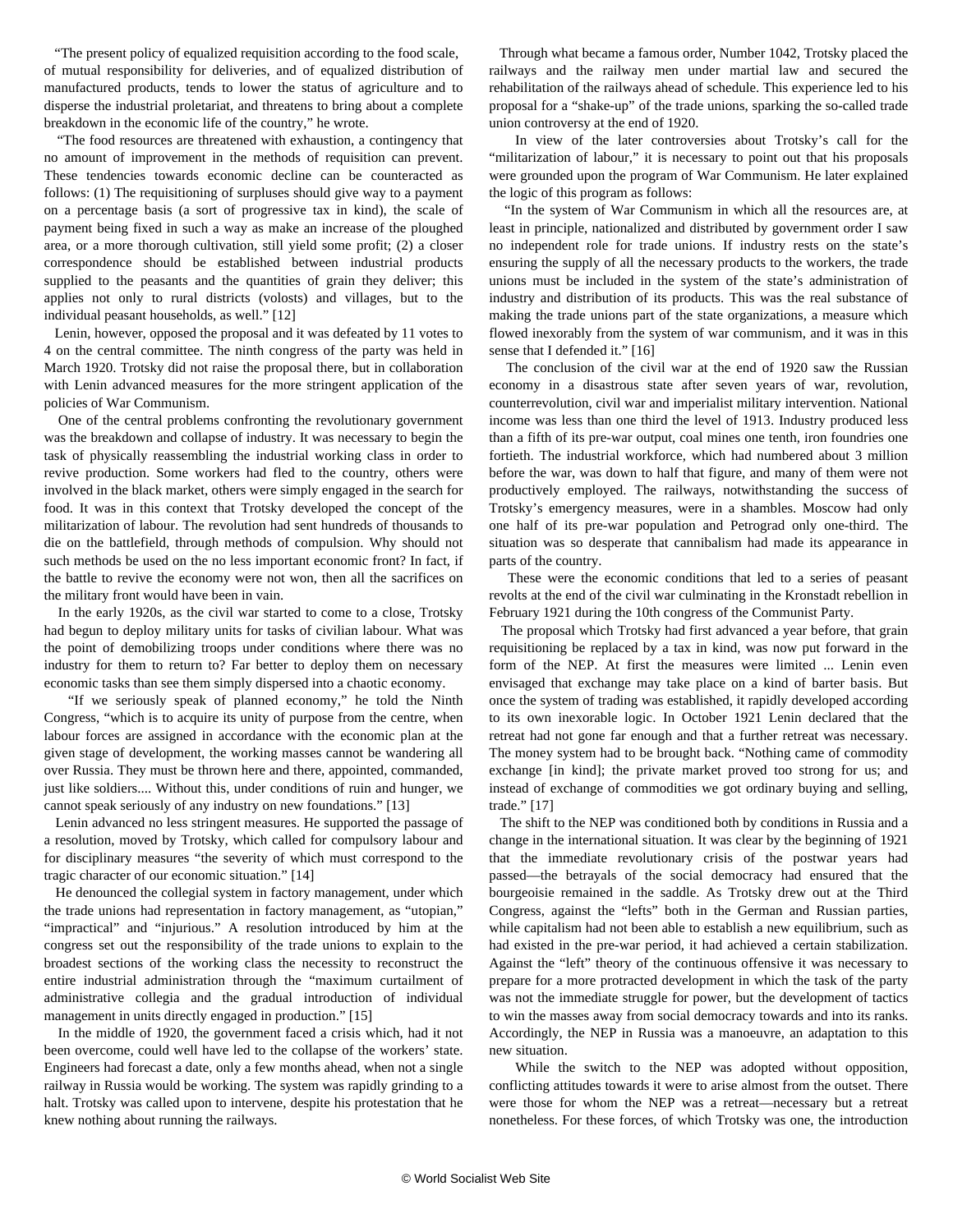of the NEP and the turn to the market did not do away with the issues of planning that had arisen in the period of War Communism.

 As early as May 1921, just two months after the adoption of the NEP, Trotsky wrote to Lenin on the importance of a balanced economic reconstruction. "Unfortunately, our work continues to be carried out planlessly and without any understanding of the need for a plan. The State Planning Commission represents a more or less planned negation of the necessity to work out a practical and business-like economic plan for the immediate future." [18]

 There was no response from the Politburo where Lenin opposed Trotsky's conception. He was not against long-term planning as such but regarded it as premature and therefore something of a "bureaucratic utopia" in a country of 20 million scattered farms, disintegrated industry and primitive forms of private trade.

 At the same time, another current rapidly made its appearance. Insisting that the entire policy of War Communism was wrong, it was therefore somewhat misleading to characterize the NEP as a retreat. It was the policy which would have been adopted but for the civil war.

 In the wake of the experiences of War Communism there was a backlash against measures of government intervention, let alone planning, and policies that could be seen as adversely affecting the peasantry. Everything had to be done to maintain the smychka—the bond or alliance between the working class and the peasantry without which the workers' state would be placed in grave danger.

 These tendencies, which insisted that the failure of War Communism had shown that it was necessary to develop the methods of the market, found spokesmen in Sokolnikov, the head the Finance Commission, and Rykov, the chairman of the economic council.

 In discussing these issues it is necessary to emphasise at the outset that the complexities of the situation meant that there were no easy, cut and dried answers. The answer to the myriad problems that beset the revolutionary government was not to be found in the adoption of the appropriate slogan, but only through a deep-going analysis of the situation.

 (This point should be kept in mind when we come to discuss the issue of "Socialism in One Country" and seek to discover why it was that Trotsky did not immediately link up with Zinoviev and Kamenev once they came into conflict with Stalin over this question in 1925.)

 Consider for a moment the question of grain supplies. In order for industry to expand it was essential that the supply of grain to the towns be increased. But an increase in the supply of grains would come from the development of larger, more efficient peasant farms. These farms would acquire more land, larger stocks, and hire more labour. And the policy of the NEP and its reliance on the market encouraged such a process. But in doing so it was inevitably giving rise to a class differentiation in the countryside. The operation of the market to bring about an increased supply of grain, so necessary for the development of industry in the cities, would also see the emergence of richer peasants, kulaks, and the danger of political opposition to the workers' state.

 All tendencies in the party agreed, at least in principle, on the need for industrialization. But the issue was how was it to be undertaken. The economic reasoning of the right wing was that it should arise from the growth of peasant demand, which would finance the expansion of industry. It followed that in order to stimulate peasant production, and above all sales to the market, there had to be a stable currency. If value of the currency were eroded through inflation, the peasant would tend to hoard his surplus or use it for other purposes, such as the making of alcohol, the provision of loans to other peasants or to feed livestock. But a stable currency meant that state subsidies and credits to unprofitable sections of industry had to cease as they were among the chief causes for inflation and the erosion of currency values. Tight credit, argued Sokolnikov, was necessary to ensure currency stabilization. Industry had

to be made to pay its own way.

 These positions came into conflict with the views of Trotsky who, among others, such as Preobrazhensky, insisted on the need to begin the planned development of industry with the provision of state credit.

 The right-wing pro-market agenda continue to unfold throughout 1922 culminating in a proposal to do away with the monopoly of foreign trade. Currency stabilization required a favourable balance of trade and if price advantages pointed to the importation of consumer goods, then this should be undertaken. Sokolnikov, with the support of Bukharin and Stalin, secured the passage of a resolution on the Central Committee against the foreign trade monopoly.

 The decision of the Central Committee, taken in the absence of both Lenin and Trotsky, did not go so far as to admit private business into foreign trade, but it did loosen central control over Soviet trade agencies and opened the door for the abandonment of the policy which Trotsky had called "socialist protectionism."

 Lenin objected to the plan upon hearing of it and called on Trotsky to defend their common view about the need to preserve and reinforce the monopoly of foreign trade. Trotsky agreed with Lenin, but pointed out that the move against the foreign trade monopoly was a consequence of the tendency to submit to the forces of the market. It was precisely in order to counter the pressure of the market that planning under the direction of Gosplan had to be undertaken. He and Lenin reached agreement that if they were not able to reverse the Central Committee decision they would publicly oppose it.

 In the event, that was not necessary as Trotsky secured the reversal of the decision when it came up for review in the second half of December.

 The move against the trade monopoly and its implications for the policies of the government appear to have had a major impact on Lenin's outlook. On December 27, 1922 he wrote to the Politburo proposing a significant shift on the question of planning and Gosplan.

 Set up in the last days of War Communism, Gosplan had largely been pushed aside during the initiation and expansion of the NEP. Its responsibilities did not extend to economic planning on a broad scale but were confined to giving advice on administrative matters to the various industries.

 Lenin's letter to the Politburo proposed a definite shift, and signaled his withdrawal of support for those in the party leadership who had opposed Trotsky on the need to expand Gosplan's role.

 "Comrade Trotsky, it seems, advanced this idea [about Gosplan's prerogatives] long ago," he wrote. "I opposed it ... but having attentively reconsidered it I find that there is an essential and sound idea here: Gosplan does stand somewhat apart from our legislative institutions ... although it possesses the best possible data for a correct judgment of [economic] matters. ... In this, I think one could and should go some of the way to meet Comrade Trotsky..." [19]

 By the beginning of 1923 the first signs of a crisis in the NEP were clearly apparent. While the 1922 harvest had been a good one, problems were developing in the economy as a whole. The most obvious symptom of the imbalances was the growing divergence between agricultural and industrial prices. NEP had not assisted the growth of industry in the cities on which the advance of any economy depended. Rather, it had tended to stimulate primitive and backward local industries. Heavy industry had recorded no significant improvement.

 According to the account by the historian E.H. Carr, the situation in trade and distribution was "no less disquieting." "In the first place, NEP had brought into the open the mass of private traders who had eked out an illegal existence in the penumbra of war communism, and encouraged the appearance of many more, so that the great bulk of retail trade was now conducted by private traders, greater and lesser nepmen, whose energy and resourcefulness, in conditions of free competition, drove the state trading institutions and cooperatives from a large part of the field. Figures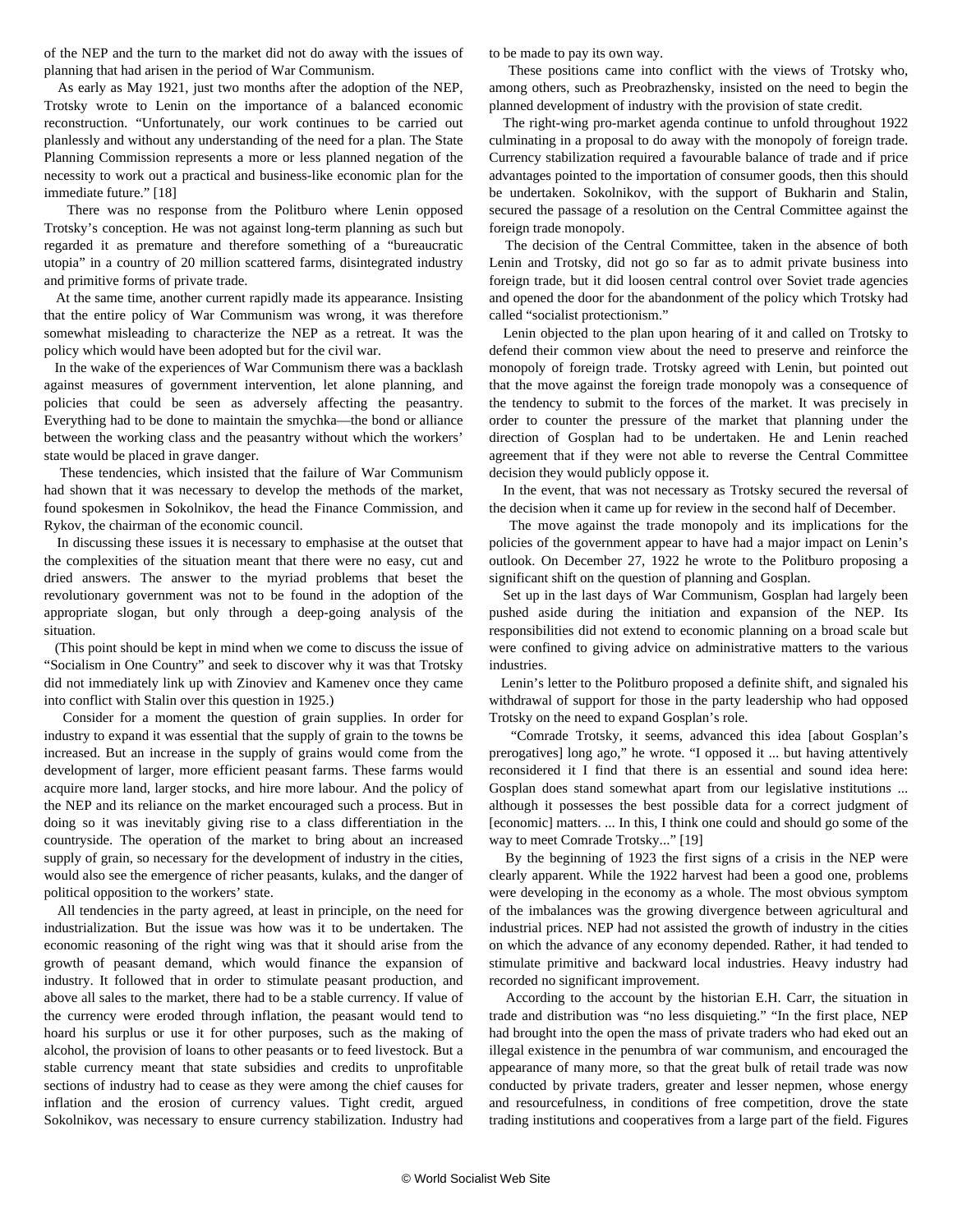compiled in early 1924 showed that 83.4 percent of retail trade was in private hands, leaving 10 percent to the cooperatives and only 6.6 percent to the state organs and institutions." [20]

 Even though his advocacy of consistent planning and the development of industry had won support from Lenin, Trotsky's proposals met with intensified opposition from inside the Politburo, which, with his lone opposition, refused to publish Lenin's article in increasing the powers of Gosplan. However the Politburo majority could not, at this stage, come out openly against Trotsky and so agreed that he should give the report on industry at the upcoming 12th congress of the Communist Party.

 The Theses on Industry that he prepared for the congress emphasized the political importance of industrialization in the creation of an unshakeable foundation for the workers' state. There had to be a correct relationship between the market and planning which ensured that the dangers of War Communism were averted while at the same instituting control over the market where necessary. State activity as a whole had to "place its primary concern on the planned development of state industry." In his report, Trotsky called for a "more harmonious, more concentrated economic offensive." [21]

 The function of planning, he insisted, was ultimately to overcome the NEP, which had been established for a long time, but not forever.

 "In the final analysis we will spread the planning principle to the entire market, thus swallowing it and eliminating it. In other words, our successes on the basis of the New Economic Policy automatically move towards its liquidation, to its replacement by a newer economic policy, which will be a socialist policy." [22]

 The resolution of the 12th congress was, on paper, a victory for Trotsky. But the program he advanced, including the increased involvement of Gosplan, remained, by and large, a dead letter.

 The phenomenon of the scissors crisis—the divergent movement between the agricultural and industrial prices—attracted considerable attention. In March of 1923, Trotsky noted, industrial prices stood at 140 percent of their 1913 level while agricultural prices were below 80 percent ... and the divergence was widening.

 But very different conclusions were being drawn about the policies that should be employed to overcome the crisis.

 The advocates of industrialization, Preobrazhensky in particular, undertook a comprehensive analysis of the crisis. It was bound up with vast changes in the situation facing peasant agriculture brought about by the revolution. Prior to the revolution the peasantry had been forced to supply a considerable amount of grain in payments to the tsarist regime and the nobility for which there was no return. Now the peasants had a larger surplus to dispose of. To the extent that there was an insufficient output from industry to meet this additional demand, prices would tend to rise. The closing of the scissors therefore involved the development of industry and an increase in its efficiency in order to increase the supply of industrial goods that the peasant needed to purchase. Only in this way could the flow of goods to the city be maintained through market mechanisms and without resort to the methods of compulsion that had formed the basis of War Communism.

 However, as the crisis became more severe, the right-wing defence of the market became more strident. The way to bring down prices, it argued, was to restrict the supply of credit to state industry, forcing it to lower prices and increase cash flow through the sale of stocks.

 The situation rapidly worsened and came to a head in the late summer as the disparity between industrial and agricultural prices widened week by week. By October retail prices of industrial goods stood at 187 percent of their pre-war level and agricultural prices at 58 percent. The problem, however, was not lack of production. The harvest had been good and consumer goods were being produced. The mechanism to establish terms of trade that ensured the flow of goods from the country to the city and vice versa had broken down.

 As E.H. Carr notes: "What NEP had created was not the much vaunted 'link' or 'alliance' between the proletariat and the peasantry, but an arena in which these two main elements of the Soviet economy struggled against one another in competitive market conditions, the battle swaying sharply first to one side, then to the other ..." [23]

 The position of the majority was that everything must be done to take pressure off the peasantry and that pressure must be applied to industry to reduce prices. Strikes of workers took place in August and September and the credits to industry were cut in order to try to force down prices.

 On October 8, 1923 Trotsky initiated a battle against the majority of the Central Committee in a letter on the mounting economic and political crisis. Acutely aware that his actions would be interpreted as a challenge for the leadership of the party as Lenin lay incapacitated, he made clear that his views would only be made known to a "very narrow circle of comrades."

 The re-emergence of fractional groups within the party, he stated, was a result of two causes: the incorrect and unhealthy regime within the party and the dissatisfaction of the workers and peasants with the economic situation that had been brought about not only by objective economic difficulties but also by "flagrant radical errors of economic policy."

 The resolution of the 12th congress on Gosplan and the planning principle had been pushed into the background and decisions about economic issues were increasingly being taken by the Politburo "without preliminary preparation, out of their planned sequence." Nationalized industry had not been developed according to a plan but had been sacrificed to the financial policy.

 There was no mechanism within the present set of policies for a rational resolution of the crisis. "The very creation of a committee to lower prices," he wrote, "is an eloquent and devastating indication of the way in which a policy which ignores the significance of planned and manipulative regulation is driven by the force of its own inevitable consequences into attempts to command prices in the style of war communism," Trotsky wrote. [24]

 The Politburo leadership ignored the warnings about the direction of policy and insisted that Trotsky was motivated by the drive for personal power.

 According to the Politburo majority: "We consider it necessary to say frankly to the party that at the basis of all the dissatisfaction of Comrade Trotsky, all his attacks against the Central Committee which have continued already for several years, his determination to disturb the party, lies the circumstance that Trotsky wants the Central Committee to place him ... at the head of our industrial life..." [25]

 In his reply, in which he detailed the past history of his disputes with the majority, Trotsky again insisted that "one of the most important causes of our economic crisis is the absence of correct uniform regulation from above." [26]

 The Declaration of the 46, which was issued immediately following Trotsky's letter, made the same criticisms on economic policy.

 "The casualness, thoughtlessness, lack of system in the decisions of the Central Committee, not making ends meet in the area of the economy, has led to this, that with undoubted large successes in the area of industry, agriculture, finance, and transport, successes achieved by the country's economy essentially not thanks to, but in spite of the unsatisfactory leadership, or rather in the absence of any leadership—we face the prospect not only of the cessation of this success, but of a serious general economic crisis." [27]

 While the party leadership made certain concessions to the Left Opposition these were of a purely verbal character. The opposition was condemned at the 13th party conference in January 1924 and defeated at the 13th party congress held in May of that year. In October Trotsky published his *Lessons of October*, which saw a ferocious campaign against